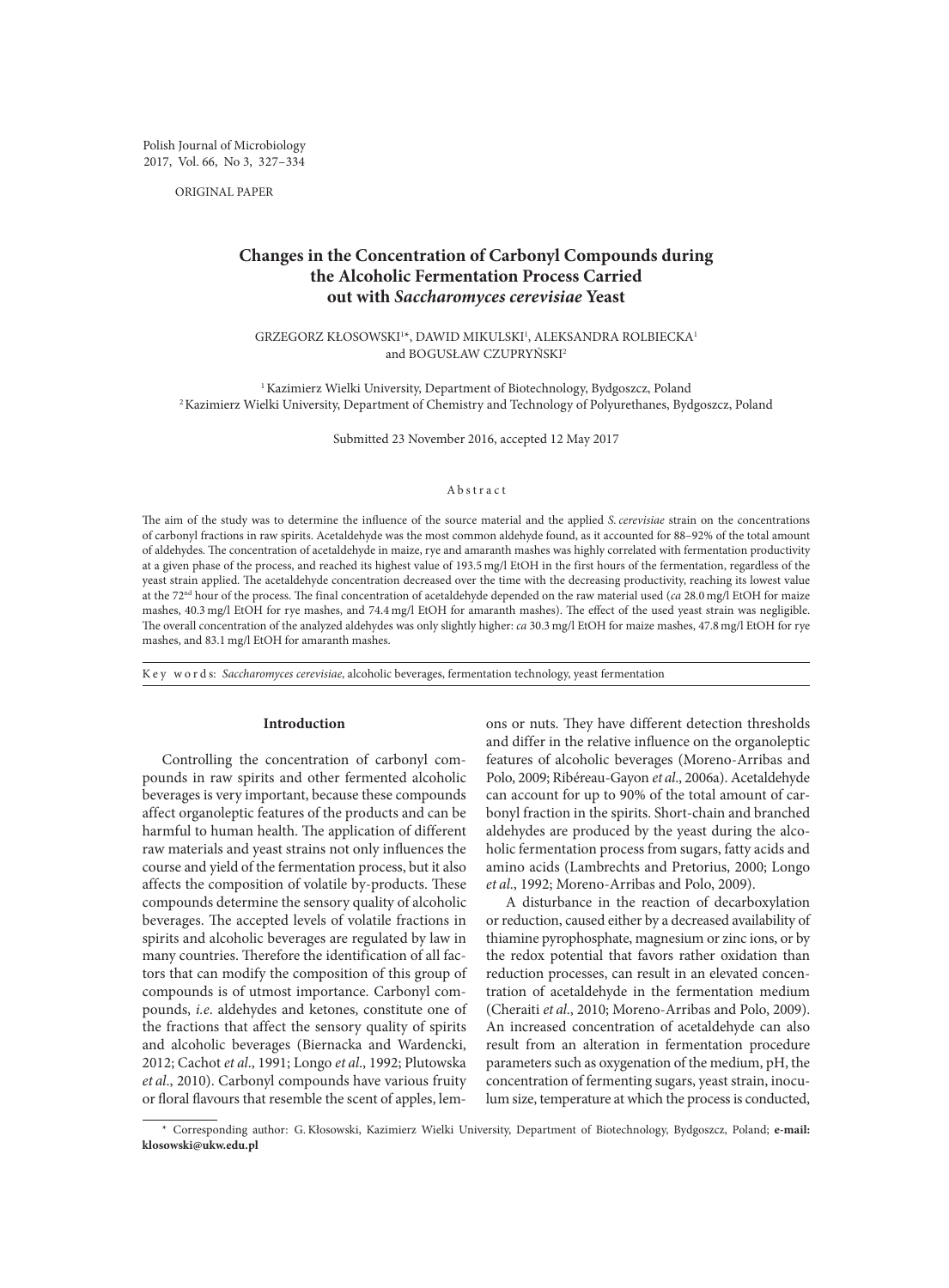lyzed by dehydrogenases) can result in the production of small amounts of higher aldehydes that are produced along metabolic pathways leading also to higher alcohols (Moreno-Arribas and Polo, 2009). The inhibition effect is brought about by many heavy metals and chemical compounds, including mycotoxins (Kłosowski and Mikulski, 2010; Ueno and Matsumoto, 1975).

The presence of aldehydes in the spirits and alcoholic beverages produced by the fermentation industry is determined by many of the aforementioned factors. The composition of the fermentation media, that depends on the raw material used, is crucial in this context. The production of aldehydes during the fermentation process, including acetaldehyde, is an individual feature of each yeast species and strain (Longo *et al*., 1992; Li and Orduña, 2011; Liu and Pilone, 2000). Various species and strains of wine yeast can produce from 4 to 490 mg of aldehydes per one liter of must (Lambrechts and Pretorius, 2000; Liu and Pilone, 2000; Longo *et al*., 1992). The application of different raw materials during the media preparation as well as changes in the concentration of fermenting sugars can increase the concentration of aldehydes in the medium (Biernacka and Wardencki, 2012; Cachot *et al*., 1991; Li and Orduña, 2011). The elevated glucose concentration in the wine must, from 10 g/l to 240 g/l, increased the concentration of acetaldehyde by more than 100 mg/l (Li and Orduña, 2011). The application of high gravity (HG) mashes increased the acetaldehyde concentration by more than 480 mg/l of raw distillate (Mikulski *et al*., 2014).

The aim of the study was to examine the differences in both the kinetics of carbonyl compounds production and the composition of carbonyl fraction in the distillates obtained by fermentation of various starchy materials, *i.e.* maize, rye and amaranth grain, with the use of two *S.cerevisiae* strains: D-2 and As-4. The authors also made an attempt at establishing the correlation between some fermentation parameters, such as the stage of the process and the application of various raw materials and yeast strains, and the concentration of selected aldehydes. The type of raw material used can influence the fermentation kinetics and the aldehyde concentration. Being aware of these relationships can be useful in the industrial practice, because the level of carbonyl compounds in liquors is an important quality parameter (subjected to law and industry regulations in many countries) that affects the sales price. Moreover, the assessment of the concentration of aldehyde contaminants, including acetaldehyde, in the spirits and alcoholic beverages is of utmost importance, because

aldehyde contaminants are listed by the World Health Organization (WHO) among potentially carcinogenic compounds (Nascimento *et al*., 1997).

## **Experimental**

#### **Materials and Methods**

**Raw materials.** The fermentation media were prepared with the use of maize grain (Anna variety), rye grain (Danikowskie Złote variety) and amaranth seeds (*Amaranthus cruentus* L.). Rye and maize grain were purchased from Rolnas Ltd, Kotomierz, Poland. Amaranth grain was delivered by APC Kuma Ltd., Bydgoszcz, Poland. The starch concentration in the samples of maize, rye and amaranth grain, determined by Evers' polarimetric method (BS EN ISO 10520:1998), was 69.1%, 50.3% and 52.5%, respectively.

**Microorganisms.** Fermentation media were obtained by mixing ground grain with water (1:3.7; real extract value: 16.5° Brix) and inoculated with two distillers yeast strains: *S.cerevisiae* D-2 or As-4. These strains, originating from a collection of pure cultures of the Institute of Agricultural and Food Biotechnology, (Warsaw, Poland) are commonly used in the Polish distilling industry. Dry yeast were rehydrated by stirring in of distilled water and then added to the mashes in the amount of 1 ml/l of mash  $(1.05 \pm 0.07 \times 10^9 \text{ CFU/ml})$ , according to the vendor recommendations.

**Enzymes preparations.** The enzymatic hydrolysis of starch and non-starch polysaccharides was carried out with Novozymes® (Bagsvaerd, Denmark) preparations. All mashes were prepared with the same set of enzymes applied at doses recommended by the producer. Starch liquefaction was carried out with thermostable α-amylase (Termamyl 120L), the dose was 150 ml/ton of starch. For starch saccharification an *Aspergillus* preparation SAN Super 240 l was used (1000 ml/ ton of starch). For hydrolysis of non-starch polysaccharides in the mashes, Viscozyme 120 l preparation was applied. The preparation exhibits the activity of arabanase, cellulase, β-glucanase, hemicellulase, and xylanase. The recommended dosage was 200 ml per 1 ton of the raw material. All enzymatic preparations were applied at doses recommended by the producer.

**Mash preparation.** All fermentation media were prepared under laboratory conditions with the application of pressureless liberation of starch (PLS) technology. After the hydrolysis of polysaccharides, the mashes were cooled to 30°C, then inoculated with yeast cream and subjected to fermentation for 72 h at 37°C. The total amount of starch was identical in each variant of fermentation (12.9 g 100 ml of mash). The initial concentrations of starch hydrolysis products and fructose in maize, rye and amaranth mashes are presented in Fig. 1.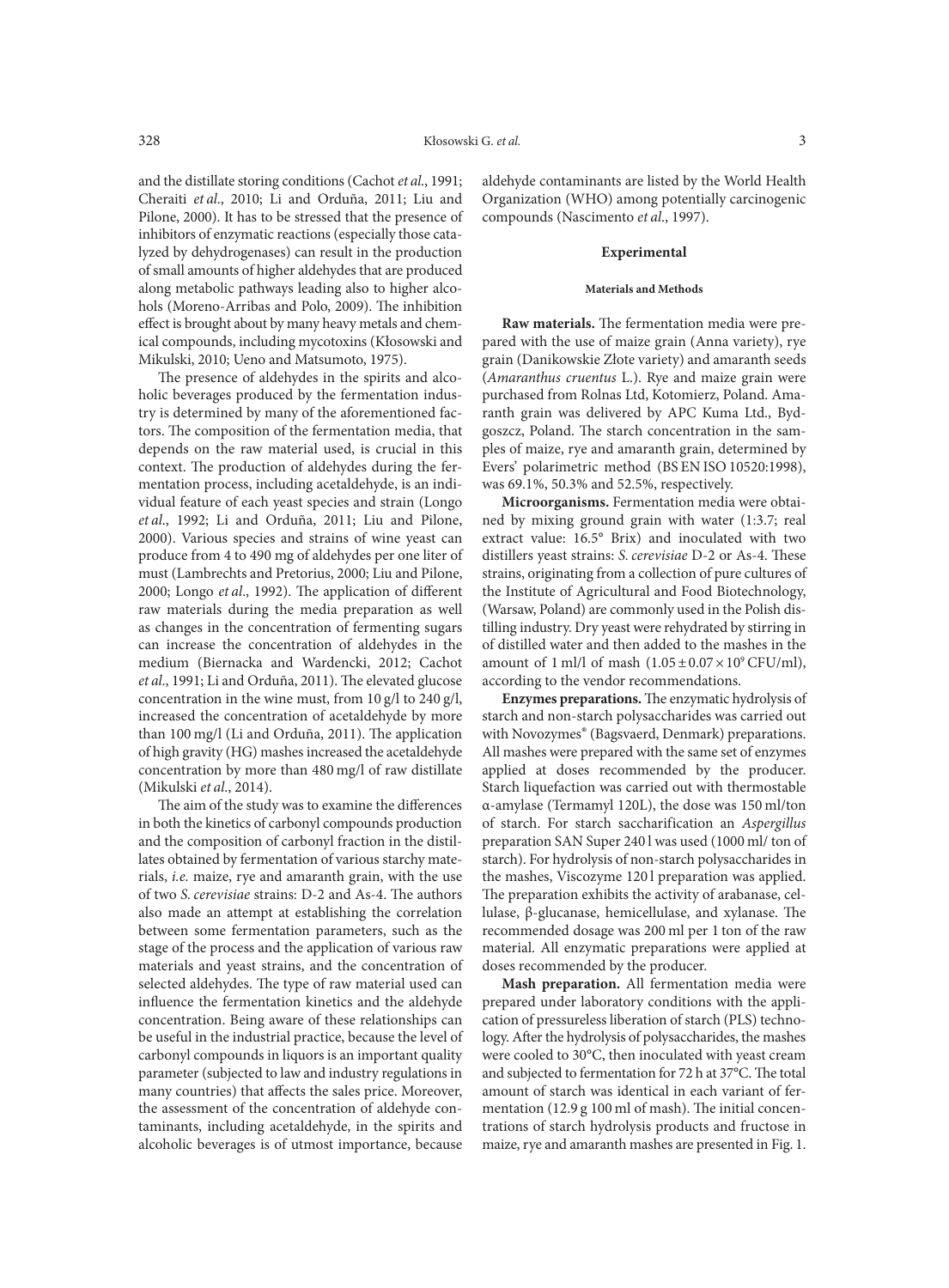

Fig. 1. The initial concentration of sugars in the fermentation media (white bars – maize mashes, grey bars – rye mashes, black bars – amaranth mashes).

### **Analytical methods**

**Analysis of the alcoholic fermentation process.**  Fermentation factors were defined as follows (Kłosowski *et al*., 2010). Fermentation productivity: the amount of absolute ethanol produced in one liter of mash within 1 h (ml EtOH/l/h); fermentation yield: the amount of absolute ethanol obtained from 100 kg of starch (l/EtOH 100 kg of starch). The ethanol concentration was measured with a chromatograph by Agilent Technologies, model 1260, equipped with a refractometric detector. Chromatographic separation was carried out using a Hi-Plex H column (Agilent technologies) operating at 60°C under isocratic conditions with 5 mM  $H_2SO_4$  as the eluent, with the flow rate of 0.6 ml/min. The ethanol concentration was determined with the use of external standards (ESTD) and an appropriate calibration curve. Integration and quantification were performed with Chem-Station LC by Agilent Technologies. The separation parameters were in agreement with the manufacturer's recommendations for examining ethanol concentration in fermentation media.

**Determination of the alcoholic fermentation volatile by-products.** Analysis of the aldehyde fraction was performed after 16, 24, 36, 48, 65 and 72 hours of the process. Distillate samples were obtained with a glass distillation apparatus equipped with 25 bubble-cap plates. The ethanol concentration in such obtained raw spirits was  $91.0 \pm 0.5\%$  v/v. The content of aldehydes in the distillates was determined by capillary gas chromatography method using the Agilent Technologies 7890 chromatograph with FID detector on the 50-m long Agilent Technologies CP WAX 57 CB column with the internal diameter of 0.32 mm. Chromatographic separation conditions were described in Kłosowski and Mikulski (2010).

**Analysis of the products of enzymatic degradation of polysaccharides.** The products of enzymatic hydrolysis of polysaccharides were analyzed by highperformance liquid chromatography (HPLC) directly after enzymatic hydrolysis. Before the analysis of sugars, the fermentation media samples were diluted and filtered through a 0.44 µm filter. Chromatographic separation was carried out using a chromatograph by Agilent Technologies, model 1260, equipped with a refractometric detector, under conditions described in 2.5.1. The concentration of sugars was determined with the use of external standards (ESTD) and appropriate calibration curves. Integration and quantification were performed with Chem-Station LC by Agilent Technologies. The separation parameters followed the manufacturer's recommendations for examining the concentration of carbohydrates in fermentation media.

**Statistical analysis.** Statistical analysis (analysis of variance, determination of SD), was carried out using Statistica software, version 10. ANOVA and RIR Tukey's tests were applied at the significance level of  $\alpha$  < 0.05. The data were from three independent experiments.

## **Results and Discussion**

**Concentration of selected aldehydes in the distillates at subsequent hours of the fermentation process.** The concentration of acetaldehyde, isobutyraldehyde, valeraldehyde, isovaleraldehyde, propionaldehyde in the obtained distillates at the subsequent hours of the fermentation of maize, rye and amaranth mashes was analyzed (Fig. 2, Fig. 3). Acetaldehyde was the main component of the aldehyde fraction, both at the



Fig. 2. Fermentation productivity (dotted line) and the concentration of acetaldehyde (solid line) in the mashes *vs* fermentation time (closed triangles – maize mashes with D-2 strain, open triangles – maize mashes with As-4 strain, closed circles – rye mashes with D-2 strain, open circles – rye mashes with As-4 strain, closed diamonds – amaranth mashes with D-2 strain, open diamonds – amaranth mashes with As-4 strain).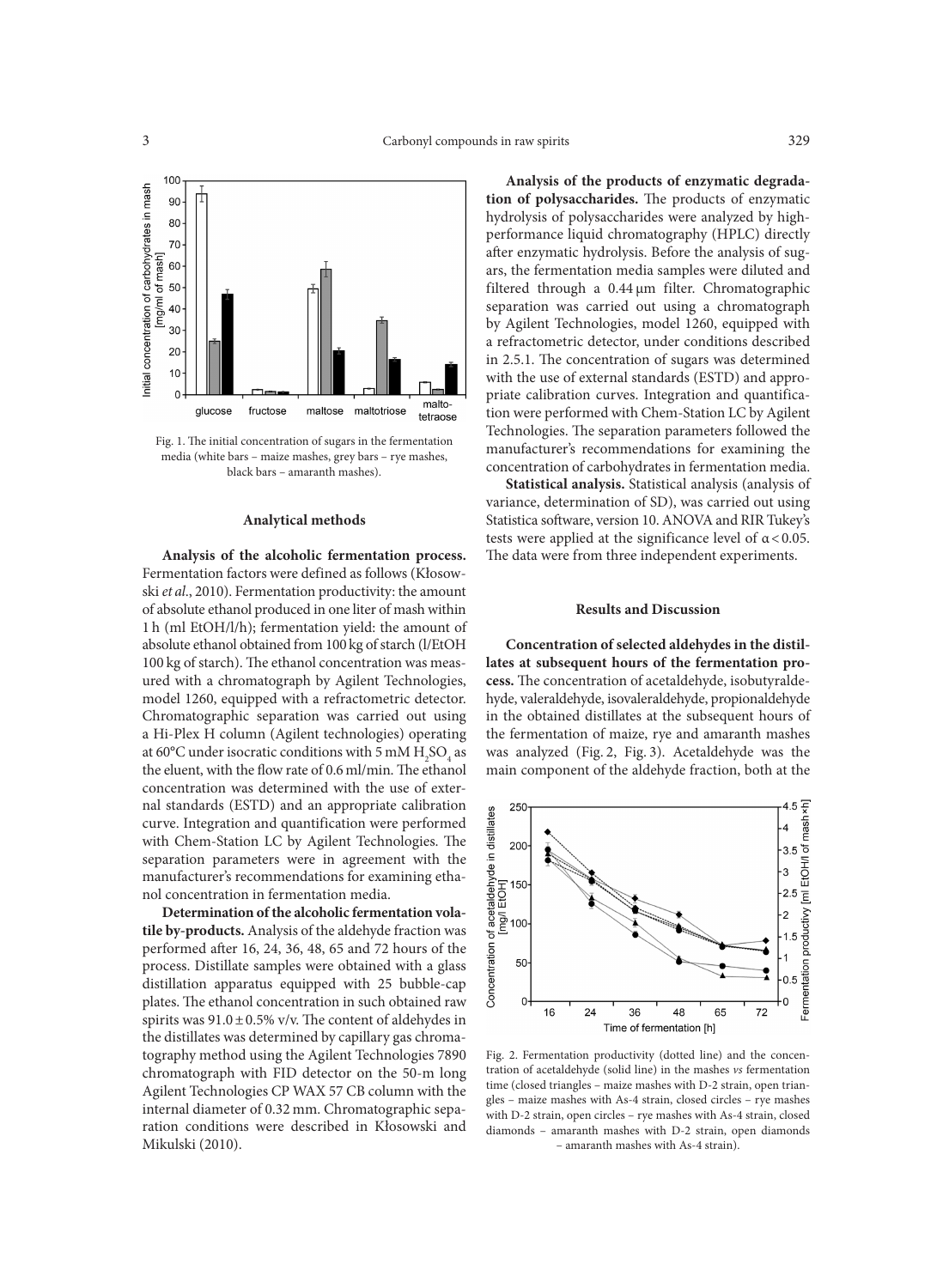beginning of the process and after 72 hours of fermentation. At the 16<sup>th</sup> hour of the process, the compound accounted for almost 88% of the total amount of aldehydes. Its concentration at the first hour of the process was *ca* 193.5 mg/l EtOH in all distillates, with no statistically significant differences across the analyzed samples (Fig. 2). At the next hours of the process a decrease in the acetaldehyde concentration was observed, due to the activity of alcohol dehydrogenase (ADH) that reduced the aldehyde to ethanol. Similar changes in the concentration of acetaldehyde were also observed by other researchers (Cachot *et al*., 1991; Li and Orduña, 2011), who indicated that the acetaldehyde reduction at the initial phase of the fermentation process is relatively less efficient in comparison to the pyruvate decarboxylation process. At the subsequent hours of the process, the accumulated acetaldehyde, a hydrogen acceptor, is gradually reduced to ethanol which results in a decrease of its concentration in the fermentation medium.

During the first 24 hours of the fermentation, the reduction of the accumulated acetaldehyde was the fastest in maize and rye media, irrespective of the yeast strain used (D-2 or As-4). After 24 hours, the acetaldehyde concentration in these media decreased by as much as 63 mg/L EtOH as compared to the concentration of 192 mg/l EtOH recorded at the 16th hour of the process (Fig. 2). This downward trend lasted till the end of the fermentation. It was also observed that the concentration of acetaldehyde depended on the yeast strain used. The differences found were statistically significant. The lowest final acetaldehyde concentration, *ca* 26.1±0.4 mg/l EtOH, was reported for maize spirits obtained with As-4 yeast strain (Fig. 2). The final acetaldehyde concentration in rye spirits reached the level of *ca* 40.3 mg/l EtOH, with no statistically significant differences across the rye mashes analyzed. The highest final acetaldehyde concentration, more than 70 mg/l, was in amaranth spirits, irrespective of the yeast strain used (Fig. 2). The results suggest that the yeast metabolism, especially the kinetics of acetaldehyde concentration, can be modified by the available medium components. Such relationships for rye distillates were shown by other authors. It was demonstrated that the concentration of particular volatile by-products can be significantly changed even by the rye variety used (Pietruszka and Szopa, 2014).

Similar changes in the acetaldehyde concentration were reported by Cachot *et al*. (1991), who observed the highest acetaldehyde concentration (exceeding 340 mg/l EtOH) during the first 8 hours of alcoholic fermentation of cane molasses. The concentration decreased to *ca* 20 mg/l EtOH at the 24<sup>th</sup> hour of the process. Li and Orduña (2011) also observed a downward trend in the acetaldehyde concentration during the subsequent hours of the alcoholic fermentation.

These authors also reported significant differences in the acetaldehyde concentration in the media fermented with various *S. erevisiae* strains. The ongoing acetaldehyde reduction was also observed during the alcoholic fermentation in the wine making procedure, but because of a lower temperature of the process, the reduction reaction was slower and could take more than ten days (Pan *et al*., 2011).

The analysis of distillates at subsequent hours of the fermentation process revealed that the concentration of isobutyraldehyde, propionaldehyde, valeraldehyde and isovaleraldehyde in the spirits was decreasing over time. This phenomenon can be explained by the ongoing reduction of the aldehydes to their alcohol counterparts, *e.g.* propionaldehyde to propanol, isobutyraldehyde to isobutanol and isovaleraldehyde to isoamyl alcohol (Nykänen and Suomalainen, 1983). In the examined samples of spirits obtained from maize media the concentration of isobutyraldehyde decreased from *ca* 8 mg/l EtOH at the 16<sup>th</sup> hour of the fermentation to 1 mg/l EtOH at the 72nd hour of the process (Fig. 3A), regardless of the yeast strain applied. In spirits obtained from rye mashes, the isobutyraldehyde concentration was *ca* 4 mg/l EtOH and did not change much during the whole fermentation process, regardless of the yeast strain used (D-2 or As-4). In the distillates obtained from the amaranth media, isobutyraldehyde concentration decreased during the fermentation by *ca* 2.5 mg/l EtOH in comparison with that measured at the16<sup>th</sup> hour of the process, but then it remained at a higher level of *ca* 5 mg/l EtOH (Fig. 3A). The analysis of isovaleraldehyde concentrations at the 16<sup>th</sup> hour of fermentation revealed significant differences between distillates from media prepared with different raw materials. An elevated concentration of the aldehyde was reported for maize and rye spirits. The highest concentration of isovaleraldehyde, *ca* 15 mg/l EtOH, was observed at the 16th hour of the fermentation in the maize spirits, slightly lower, *ca* 12.5 mg/l EtOH, was reported for rye spirits (Fig. 3B), irrespective of the yeast strain applied. However, in both maize and rye spirits the isovaleraldehyde concentration decreased during the subsequent hours, and at the 72<sup>nd</sup> hour of the process the aldehyde was fully reduced (Fig. 3B). In amaranth distillates neither valeraldehyde nor isovaleraldehyde was detected (Fig. 3B, C). The presence of both aldehydes in maize and rye distillates is associated with the metabolism of leucine that is present in the fermentation media. This amino acid is deaminated *via* Ehrlich pathway to a corresponding α-keto acid, then decarboxylated to isovaleraldeyde, and reduced to 3-methyl-1-butanol (Ribéreau-Gayon *et al*., 2006b).

Spirits obtained from rye mashes had the highest initial valeraldehyde concentration, *ca* 19 mg/l EtOH, irrespective of the yeast strain used (Fig. 3C). Similarly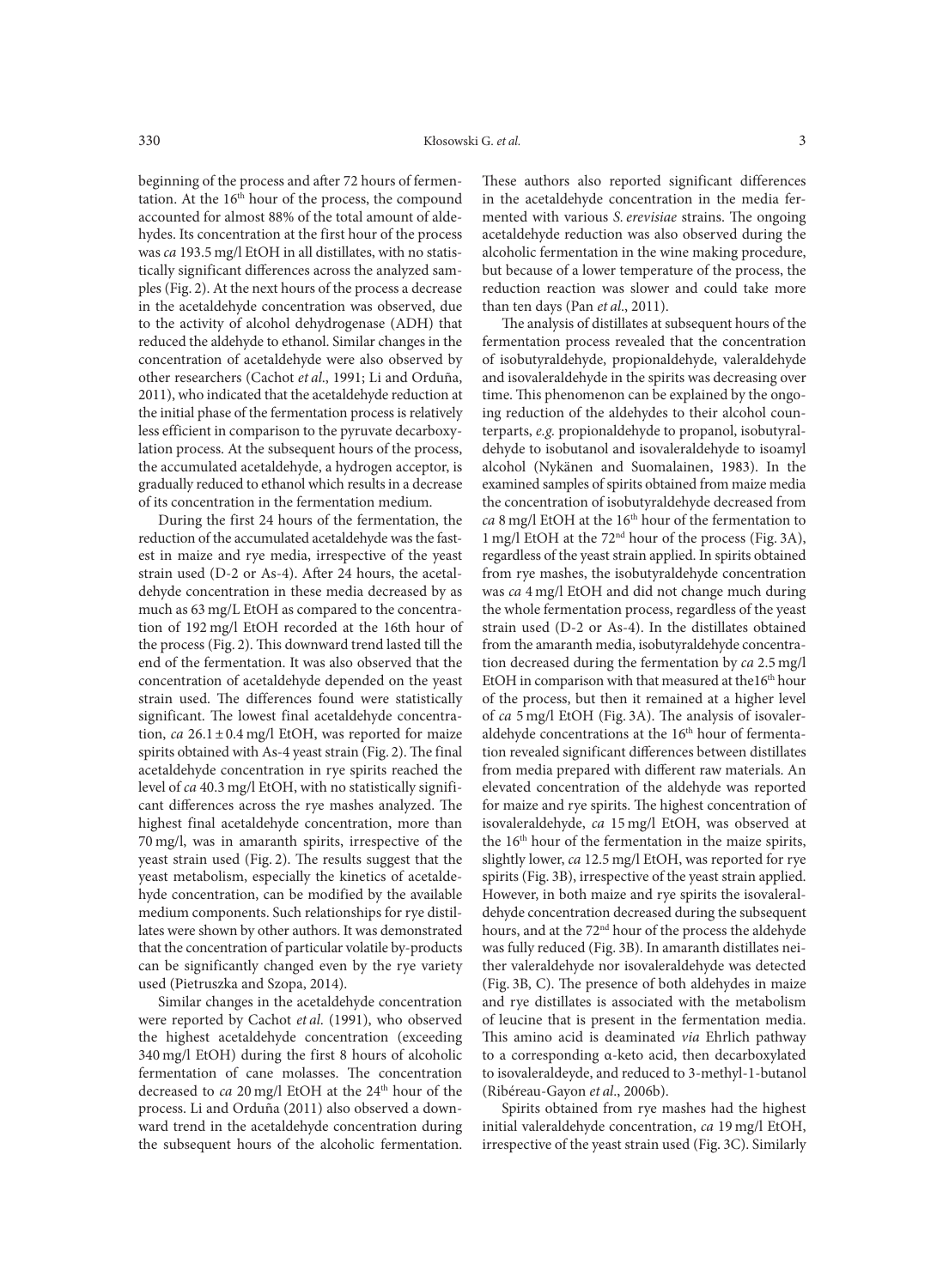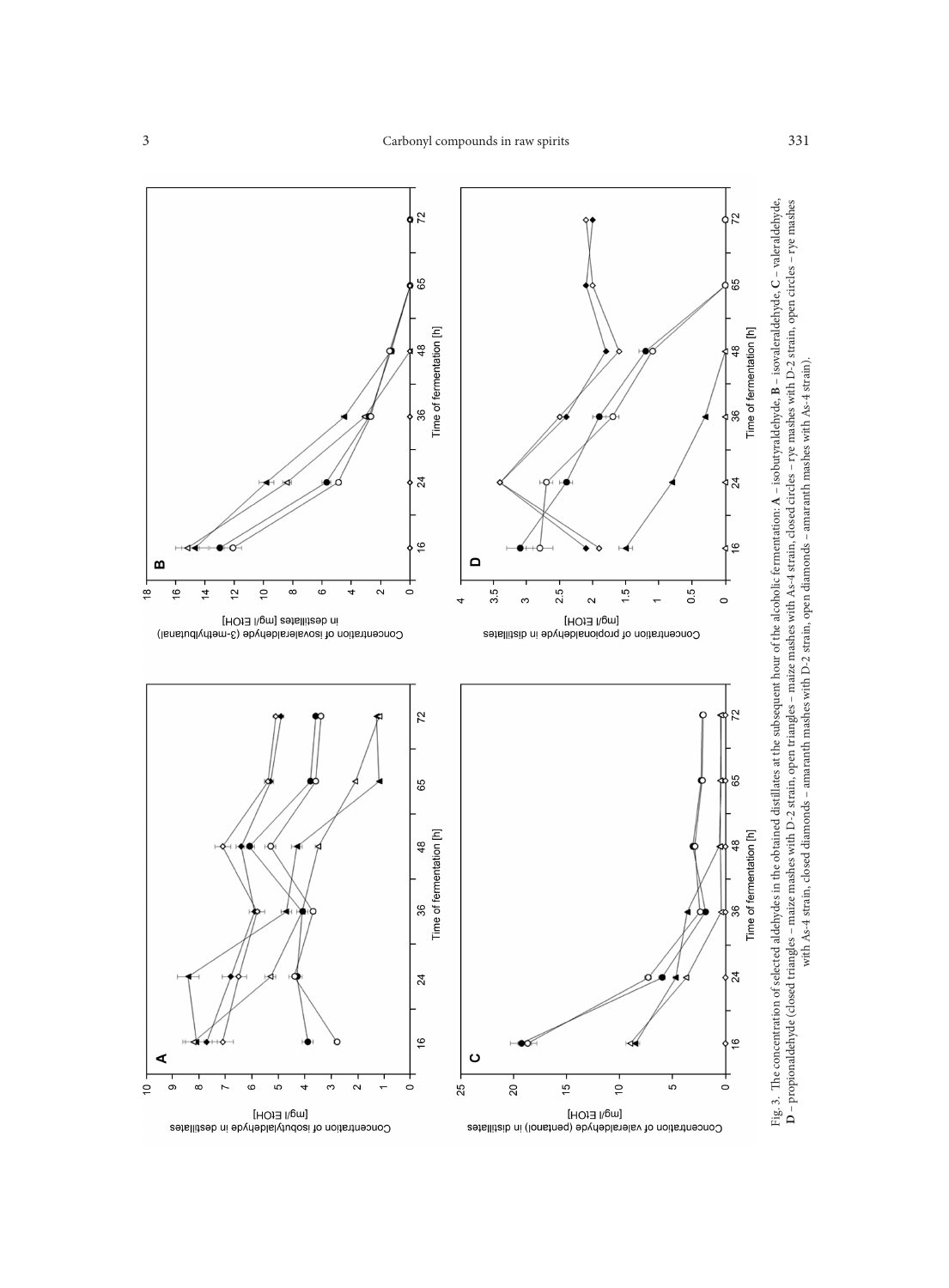

Fig. 4. The overall concentration of aldehydes in the spirits (solid line) and the ethanol concentration in the mashes (dotted line) during the alcoholic fermentation process (closed triangles – maize mashes with D-2 strain, open triangles – maize mashes with As-4 strain, closed circles – rye mashes with D-2 strain, open circles – rye mashes with As-4 strain, closed diamonds – amaranth mashes with D-2 strain, open diamonds – amaranth mashes with As-4 strain).

to the isovaleraldehyde, the concentration of valeraldehyde in rye and maize spirits was decreasing over the fermentation time, but its concentration at the 72nd hour of the process was 2 mg/l EtOH, irrespective of the yeast strain applied, so the aldehyde was not fully reduced at the end of the process (Fig. 3C).

All analyzed spirit samples had a low concentration of propionaldehyde (Fig. 3D). In the distillate obtained from a maize mash, propionaldehyde was not found at all (in samples inoculated with As-2 strain), or it was detected only at the 16th hour of the fermentation process at the concentration of 1.5 mg/l EtOH (in samples inoculated with D-2 strain) (Fig. 3D). The concentration of propionaldehyde in rye distillates decreased from 3 mg/l EtOH at 16th hour of the fermentation to zero at 72<sup>nd</sup> hour, regardless of the yeast strain applied (Fig. 3D). In amaranth distillates the propionaldehyde concentration was *ca* 2 mg/l EtOH and constant over the time, regardless of the yeast strain used.

**The effect of alcohol fermentation kinetics on the total concentration of aldehydes in the obtained distillates.** A correlation between the fermentation productivity and the overall concentration of aldehydes was observed, including acetaldehyde as the main component of the aldehyde fraction. The highest ethanol concentration, fermentation productivity and yield at the initial phase of the process were associated with the elevated concentration of aldehydes, especially acetaldehyde. It must be stressed, however, that statistically significant differences in productivity between different yeast strains were observed at the beginning of the fermentation process and were not accompanied by significant differences in the acetaldehyde concentration. At this fermentation stage the productivity of As-4 yeast strain was statistically higher than that of D-2 strain, regardless of the raw material used, but no significant differences in the acetaldehyde concentration were found (Fig. 2, Fig. 4, Table I). At the  $16<sup>th</sup>$  hour of the fermentation, in maize and rye mashes inoculated with As-4 the yield was higher by ca. 7.4 l EtOH/100 kg of starch in comparison to that of the mashes inoculated with D-2 strain (Table I). In the following hours of the fermentation process the fermentation activity of D-2 was rising so that at the 65<sup>th</sup> hour of the process no statistically significant differences in the yield between the two strains were observed. At this stage of the process no differences in the yield between different raw materials were found (Fig. 4, Table I). At the 72nd hour of the alcoholic fermentation the ethanol concentration, the fermentation yield and the ratio of the actual yield to the theoretical one were similar in all media analyzed, reaching 8.49% v/v, 65.8 l EtOH/100 kg of starch, and 91.6%, respectively (Fig. 4, Fig. 5, Table I).

During the subsequent hours of the process, the concentration of the analyzed aldehydes decreased with decreasing fermentation yield, as an effect of the ongoing reduction of aldehydes to their corresponding alcohols (Nykänen and Suomalainen, 1983). Although no statistically significant differences in the parameters of the fermentation process were observed at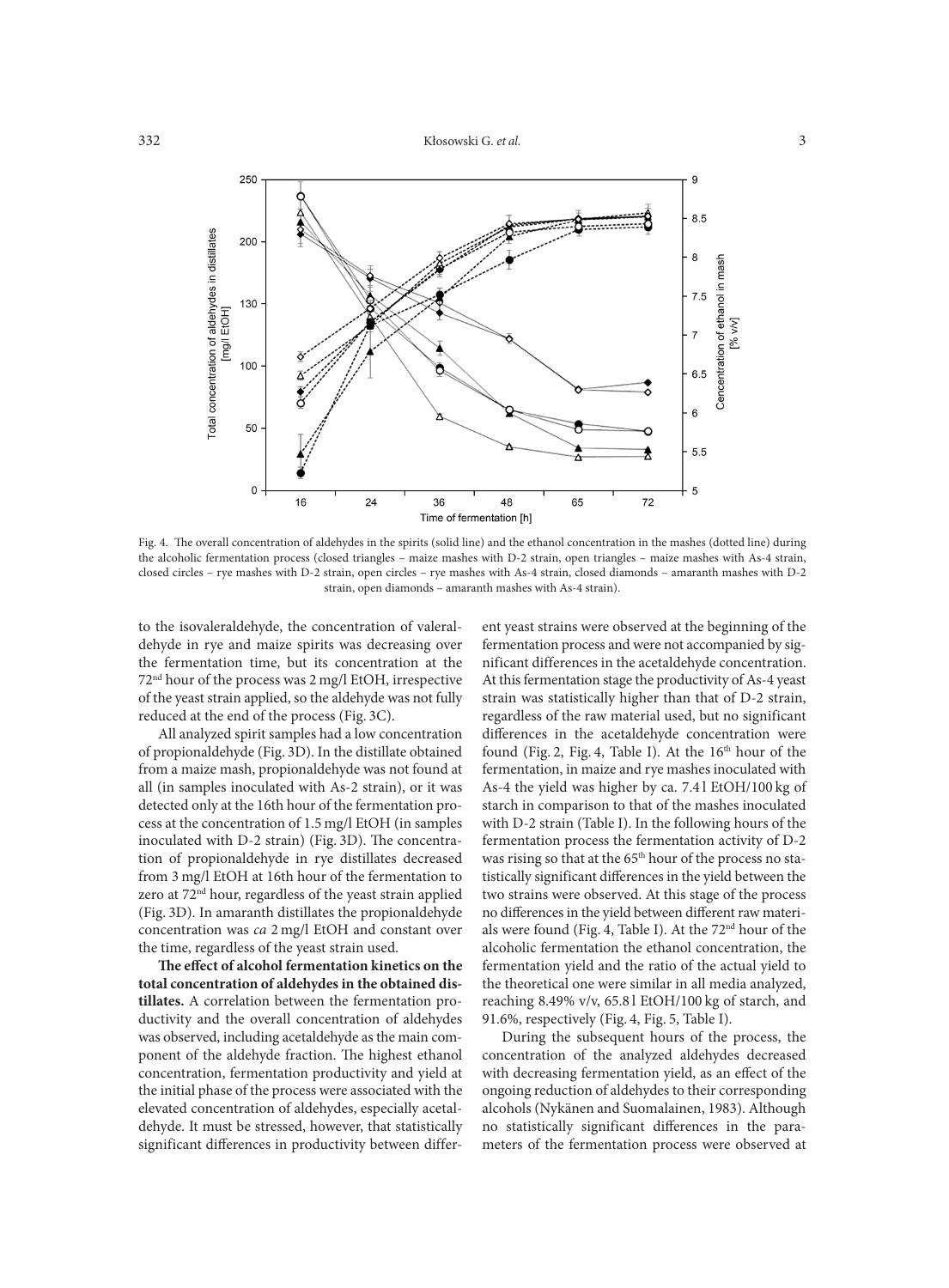| Raw<br>material | Yeast<br>strain | Fermentation yield [I EtOH/100kg of starch] at subsequent hours of the alcoholic fermentation process |                      |                   |                     |                   |                   |
|-----------------|-----------------|-------------------------------------------------------------------------------------------------------|----------------------|-------------------|---------------------|-------------------|-------------------|
|                 |                 | 16                                                                                                    | 24                   | 36                | 48                  | 65                | 72                |
| Maize grain     | $D-2$           | $42.35a \pm 1.94$                                                                                     | $52.57ac \pm 2.63$   | $57.91a \pm 0.62$ | $64.03abc \pm 0.70$ | $65.66a \pm 0.62$ | $65.96a \pm 0.85$ |
|                 | $As-4$          | $50.17bd \pm 0.46$                                                                                    | $55.13abc \pm 0.62$  | $61.32b \pm 0.85$ | $64.96b \pm 1.01$   | $65.73a \pm 0.62$ | $66.35a \pm 0.85$ |
| Rye grain       | $D-2$           | $40.50a \pm 0.54$                                                                                     | $52.03c \pm 0.62$    | $58.23a \pm 0.62$ | $61.71c \pm 0.93$   | $64.73a \pm 0.70$ | $64.96a \pm 0.77$ |
|                 | $As-4$          | $47.46c \pm 0.54$                                                                                     | $55.52ad \pm 0.77$   | $60.78b + 0.54$   | $64.42ab \pm 0.77$  | $65.04a \pm 0.85$ | $65.27a \pm 0.70$ |
| Amaranth grain  | $D-2$           | $48.56bc \pm 0.46$                                                                                    | $55.45ae \pm 0.46$   | $60.72b \pm 0.70$ | $65.13ab \pm 1.01$  | $65.83a \pm 0.77$ | $65.99a \pm 0.70$ |
|                 | As-4            | $52.04d + 0.46$                                                                                       | 56.85 $bde \pm 0.77$ | $61.88b + 0.62$   | $65.29ab \pm 0.77$  | $65.75a \pm 0.70$ | $66.06a \pm 0.70$ |

Table I Fermentation yield at subsequent hours of the alcoholic fermentation process.

The mean values given in columns with different letter index are significantly different  $(\alpha < 0.05)$ .

the 72nd hour of the process, the concentration of all analyzed aldehydes differed significantly across the source materials used (Fig. 4). The lowest final concentration of aldehydes was found in the distillates obtained from maize media, regardless of the yeast strain used (D-2 or As-4). The aldehyde concentration in the maize media was *ca* 30.3 mg/l EtOH and it was lower than that observed in rye and amaranth distillates by *ca* 17.5 mg/l EtOH and 52.8 mg/l EtOH, respectively. The results justify the conclusion that the application of different yeast strains does not considerably influence the final acetaldehyde concentration. The most pronounced differences in the acetaldehyde concentration was observed between samples taken at different process stages. The final acetaldehyde concentration was associated with the type of source material used. This effect can be caused by different availability of minerals that are enzyme cofactors, such as zinc and magnesium, in the source material. The active site of alcohol dehydrogenase contains a bound zinc atom. Magnesium

and thiamine pyrophosphate are cofactors of pyruvate decarboxylase. Different concentrations of Zn and Mg cations in the maize, rye and amaranth grain can affect the activity of ADH and pyruvate decarboxylase and thus influence the acetaldehyde concentration in the distillates (Lorenz and Wright, 1984; Mikulski and Kłosowski, 2015; Moreno-Arribas and Polo, 2009; Ribéreau-Gayon *et al*., 2006b).

## **Conclusions**

A general relationship was observed: there was a correlation between the ethanol productivity and the acetaldehyde concentration at a given fermentation stage. A high productivity at the initial phase of the process is accompanied with an elevated acetaldehyde concentration. The drop in the productivity at the final phase of the fermentation is correlated with a decrease in the concentration of acetaldehyde. Therefore, should any disturbing factors prematurely terminate or



Fig. 5. The ratio of the actual yield of the alcoholic fermentation to the theoretical one for all mashes analyzed at the 72nd hour of the process.